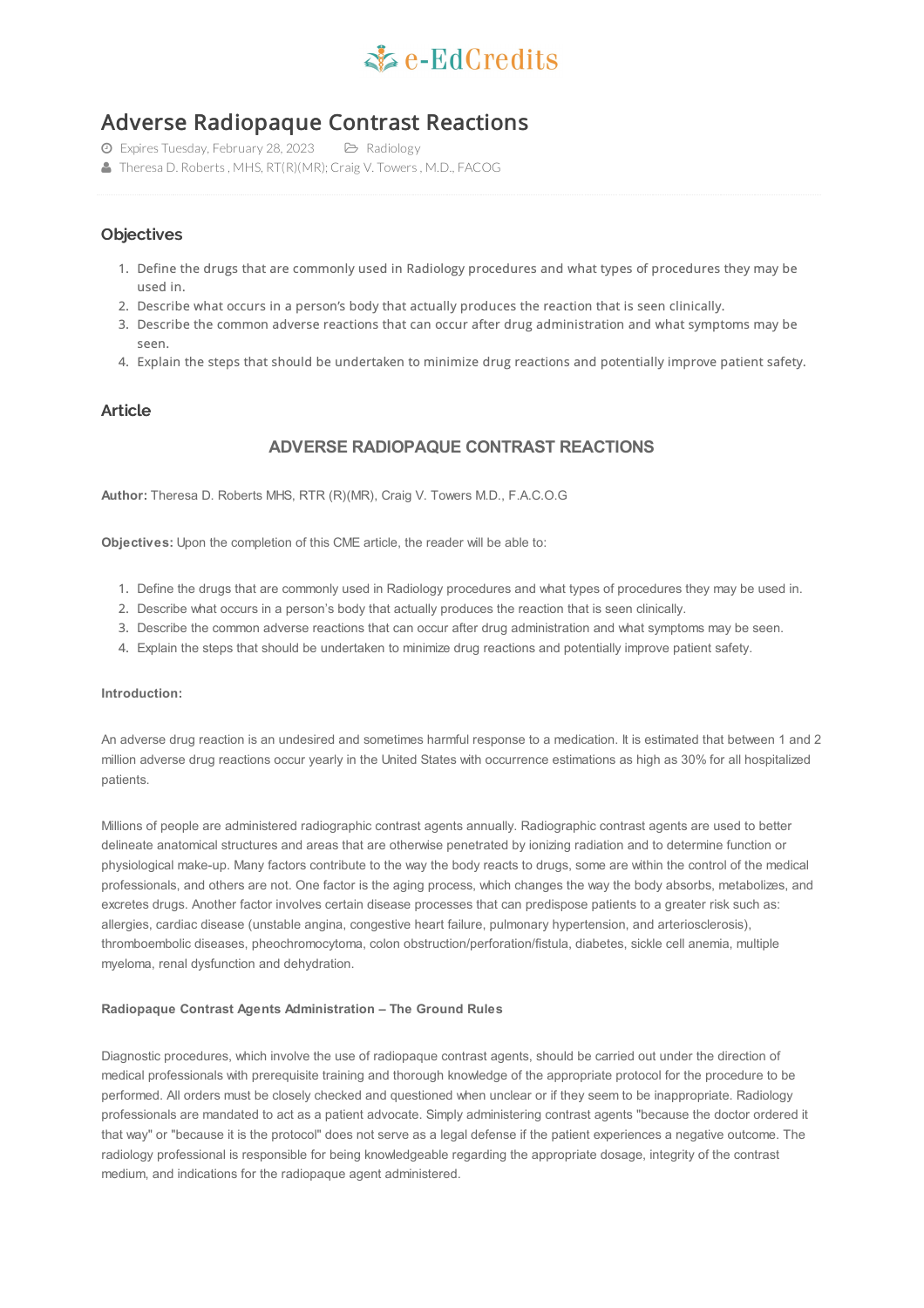#### **Drugs Routinely Administered During Radiology Procedures:**

**Diatrizoate Meglumine**: Aqueous solution for pre-enteral use. This radiopaque agent is indicated in excretion urography, cerebral/peripheral arteriography, venography, operative T-tube or percutaneous transhepatic cholangiography, splenoportography, arthrography, discography and computerized tomography as an enhancement agent.

**Diatrizoate Sodium**: Palatable water-soluble iodinated contrast medium for oral or rectal administration. Administration of this medium is indicated for radiographic segments of the gastrointestinal tract (esophagus, stomach, proximal small intestine and colon). This agent may also be used as an adjunct to contrast enhancement in computed tomography of the torso (body imaging).

**Iopamidol**: Stable aqueous, non-pyrogenic solutions for intravascular administration. Iopamidol injections may be used for angiography throughout the cardiovascular system including cerebral and peripheral, coronary arteriography, ventriculography, pediatric angiocardiography, selective visceral arteriography, aortography, peripheral venography and adult/pediatric intravenous excretory urography. Also indicated for use of adult and pediatric contrast enhancement of computerized tomography of head and body imaging.

**Barium Sulfate**: Insoluble material which, because of its density, provides a positive contrast medium. Barium sulfate is an inert radiopaque material that is not absorbed or metabolized and is eliminated intact from the body in a manner similar to other nonabsorbed inorganic materials. Barium Sulfate, based on it consistency, may be administered as an oral or rectal radiopaque medium for use in imaging the intestinal tract.

**Glucagon**: Polypeptide hormone identical to human glucagon that increases blood glucose and relaxes smooth muscle of the gastrointestinal tract. Administered through a parenteral route, Glucagon relaxes the smooth muscle of the stomach, duodenum, small bowel, and colon.

**Gadopentetate Dimeglumine**: Injectable contrast medium for magnetic resonance imaging (MRI). Gadopentetate Dimeglumine is to be administered by intravenous injection. It is a paramagnetic agent and as such, it develops a magnetic moment when placed in a magnetic field. Therefore, the indication for use is in MRI to provide contrast enhancement in those intracranial lesions with abnormal vascularity, lesions causing abnormality in the blood brain barrier or to facilitate visualization of lesions in the spine and associated tissues.

**Gadoteridal**: Nonionic contrast medium for Magnetic Resonance Imaging. This MRI contrast agent is also paramagnetic. Using an injection of Gadoteridal provides contrast enhancement of the brain, spine, and surrounding tissues resulting in improved visualization of lesions with abnormal vascularity, lesions causing abnormality in the blood brain barrier or to facilitate visualization of central nervous system lesions including but not limited to tumors.

#### **What Actually Produces the Adverse Drug Reactions that are Seen Clinically?**

Adverse drug reactions in a person's body can occur from an immunologic process or through non-immunologic responses. The immunologic reaction involves antibodies that are normally produced by the body. In general terms, the human body has a group of cells that belong to the immune system. The basic cells are labeled T-cells and B-cells.

The T-cells are further broken down into T-4 cells and T-8 cells. The T-4 cell (which usually accounts for about 70% of the Tcell population) is called the helper-inducer cell and is the "captain" of the ship. This cell is responsible for identifying substances that do not normally belong in the body, such as viruses, bacteria, pollens, and drugs or medications, etc. When the T-4 cell identifies one of these substances, it "activates" the immune system by informing the T-8 cells and the B-cells. The Bcells actually produce the antibodies or immunoglobulins that are found in our bodies. The primary antibodies that are formed are IgM, IgG, IgA, and IgE. The T-8 cells (which account for the remaining 30% of the T-cell population) are called the killersuppressor cells.

The best way to explain this system is by using an example. Lets assume a cold virus infects you. The T-4 cell identifies this virus and determines that it does not belong in your body. In the meantime, this virus is replicating and causing cells to die, which releases substances that damage the area and produce the symptoms that are seen in the sites that are infected, i.e. the nose, throat, and bronchial tree when using the common cold as an example. The T-4 cells, however, have activated the T-8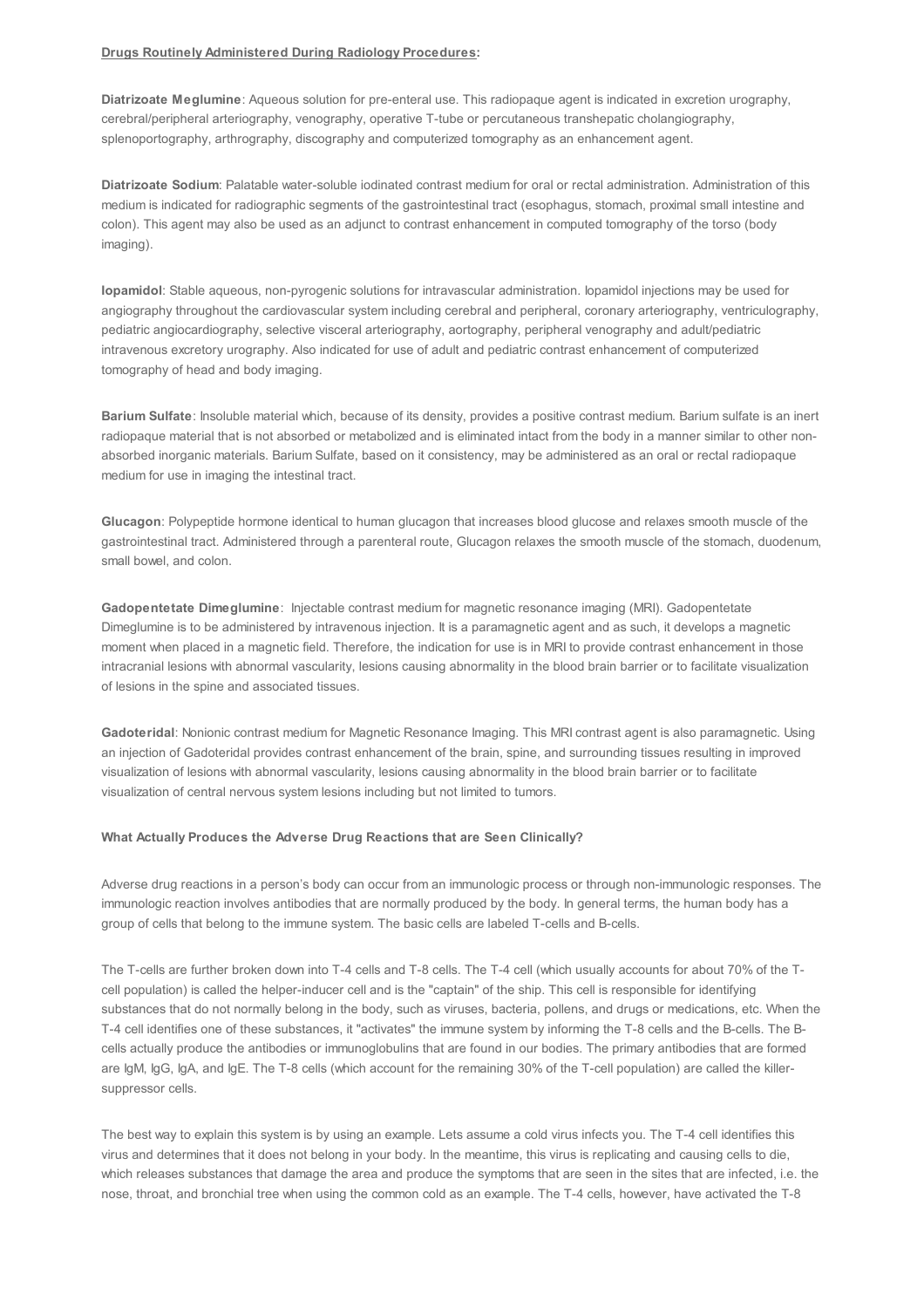cells to kill the virus and have turned on the B-cells to produce antibodies against it. In a few days, your body has enough defenses to ultimate kill the virus and you eventually get better. Not to belabor this point, however, the human immunodeficiency virus (HIV) primarily infects T-4 cells. As you can see from this discussion, people infected with HIV develop numerous problems because the "captain" of the immune system is rendered dysfunctional.

As stated in the preceding paragraph, as cells die, substances are released into the body that produce further reactions and symptoms. Some of these substances include histamine, cytokines, platelet-activating factor, prostaglandins, tumor necrosis factor, and enzymes. When a drug produces a typical allergic reaction through the immune system, it usually involves IgE or IgA antibodies. These antibodies may be found on the surface of sensitized cells and when exposed to the drug, will result in the release of these chemicals.

IgE-dependent drug reactions can be immediate or accelerated. The "immediate" reactions usually occur within minutes and can include itching (pruritus), rashes, nausea, vomiting, laryngeal edema, bronchospasm, hypotension, shock (anaphylaxis, described in more detail below) and even death. "Accelerated" reactions occur hours to days after the drug is administered and usually involve urticaria (hives) and occasionally laryngeal edema.

One other type of immune related drug reaction is the immune-complex or serum sickness process. This is rare and is primarily seen with drugs that remain in the body for prolonged periods or drugs that are taken by an individual over a period of time. This usually involves IgG antibodies. The symptoms of this reaction are fever, arthritis, nephritis, urticaria, edema, and neuritis. Drugs that have been associated with serum sickness are the penicillins, the sulfonamides, cholecystographic dyes, thiouracils, and phenytoin.

Drug reactions can also produce a response through non-immunologic means. Some of the ways this can occur are:

- By direct release of irritating substances from certain cells in the body.
- By interaction with other drugs.
- Through exacerbating a pre-existing condition in the person.
- Through cumulative effects and overdosage.

Non-immunologic drug reactions are actually responsible for the majority of drug reactions that occur. Some drugs may cause the direct release of histamine, cytokines, and enzymes from cells without the help of antibodies. This is another pathway for the development of anaphylaxis. This is also a common cause for urticaria or hives. Drugs that commonly produce hives include narcotics, radiocontrast media, and some antibiotics. Drugs may also cause direct reactions by interfering with certain enzyme pathways, either through stimulation or inhibition.

The common ways in which drugs can interact with each other is by competing for the same binding sites on certain cells found in various organs (which results in an overall decrease in function by the drug), by stimulating enzymes that metabolize another drug more quickly, or by inhibiting how quickly the kidneys excrete a drug.

Some drugs may exacerbate a pre-existing condition in a patient. For instance, medications used for one function may also produce another response as a side effect. For example, some decongestants can increase a person's blood pressure, which may not be good for a person with cardiovascular disease or diabetes. In addition, since drugs can produce an immunologic response in some people, individuals with immune related diseases, such as Lupus or Rheumatoid Arthritis, should also be cautious.

Finally, some medications can have an accumulative effect. Again, this is uncommon for radiocontrast material and usually requires prolonged use or multiple doses. Some examples for this type of reaction include some chemotherapy drugs or prolonged usage and exposure to mercury, silver, or gold.

## **Adverse Reactions**

The possibility of a reaction (mild to severe) should always be considered. Patients may not react by having all of the symptoms listed below. The degree of severity and type of onset is patient dependent. Patients with known or questionable histories of sensitivity to radiopaque contrast agents may be given a pre-medication to minimize the risk of reaction. The most common pretreatment regiments employ the use of either a corticosteroid (such as prednisone) or antihistamines (such as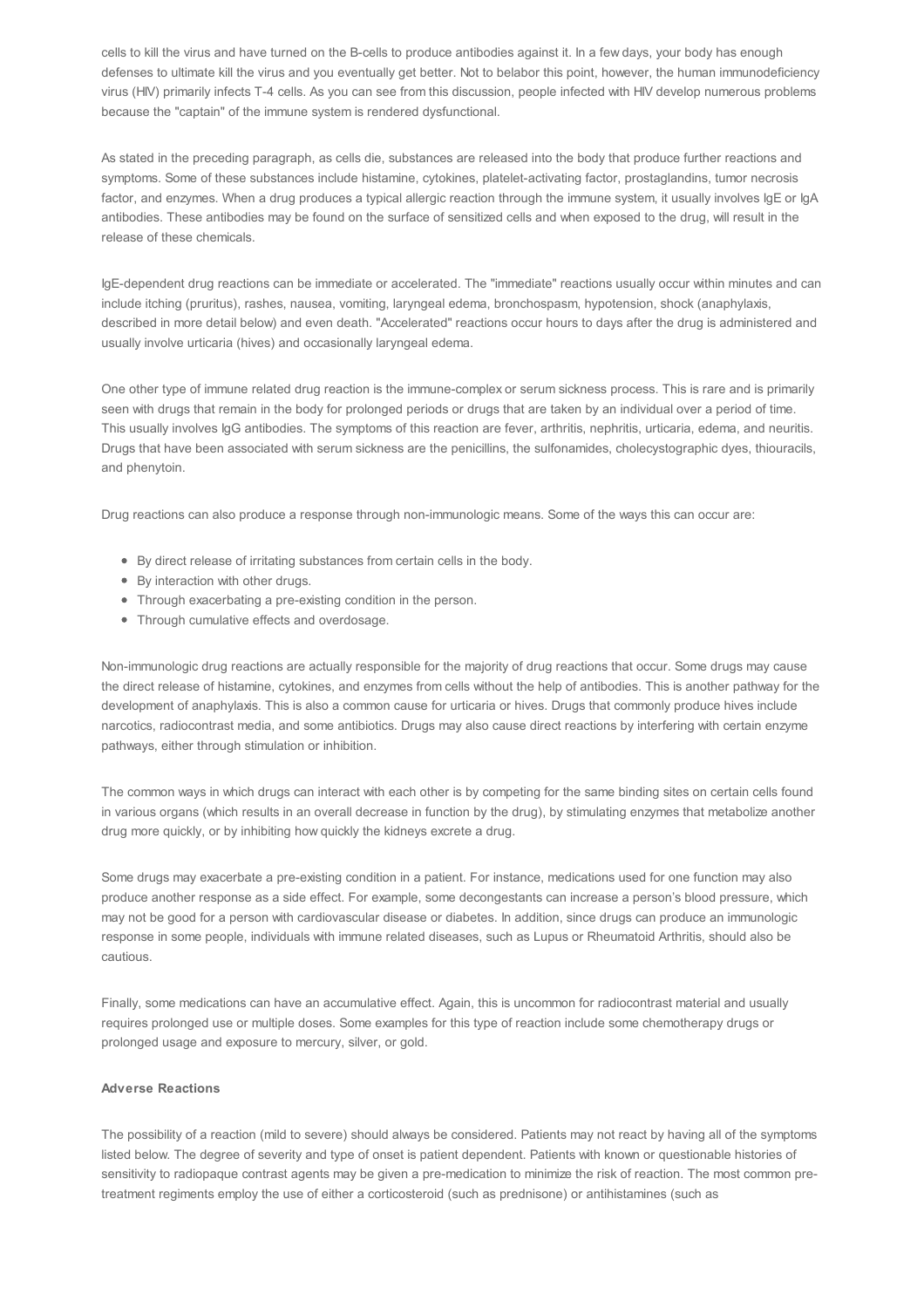diphenhydramine, i.e. Benadryl). When contrast agents, especially diatrizoate meglumine or diatrizoate sodium are administered (organically bound iodine), the crash cart should be on hand. To minimize the risk of acute renal failure (ARF) careful attention should be paid to the patient's hydration status, before, during and after the diagnostic procedure.

# **Type of Adverse Reaction Symptoms:**

**Cardiovascular Reactions** can be varied. Peripheral vasodilatation can occur, which decreases systemic blood pressure (hypotension), which in turn causes a reflex tachycardia (rapid heart rate or pulse). Sometimes vasoconstriction can occur resulting in an increase in blood pressure (hypertension) that may result in a slowing of the heart rate (bradycardia). The heart itself can be directly affected producing arrhythmias (i.e. ventricular fibrillation), myocardial ischemia and angina pectoris (chest pain), and even complete circulatory collapse. If a bradycardia occurs, this can result in fainting or blacking out. Because many agents are administered intravenously, sometimes there can be direct injury to the blood vessel resulting in thrombophlebitis.

**Nervous System Reactions** can present as pain, a burning sensation, or a tingling in an extremity. The vagus nerve can also sometimes be stimulated producing a vasovagal reaction with bradycardia and syncope.

**Digestive System Reactions** involve nausea, vomiting, and anorexia.

**Respiratory Tract Reactions** include bronchial constriction, which results in tachypnea (rapid breathing) and dyspnea (shortness of breath). Severe cases can result in pulmonary edema.

**Skin Reactions** are common and include rashes, urticaria (hives), pruritus (itching), and flushing (redness of the skin).

**Special Senses** can be altered producing taste alterations, nasal congestion, visual disturbances, a feeling of warmth and or a feeling of being cold.

**Other Body Reactions** may include hot flashes, headache, fever, chills, and excessive sweating.

# **Anaphylactic Reactions**

Anaphylaxis is a severe hypersensitivity reaction to a causative agent or agents. Anaphylactic reactions cause large quantities of histamine to be released, which in turn causes an increase in capillary permeability and widespread dilation of arterioles and capillaries. Another organ that can be affected is the respiratory system resulting in severe shortness of breath. Other symptoms can include facial and/or laryngeal edema, fainting, itching, and urticaria (hives). One of the treatments for this disorder is epinephrine, which constricts the dilated blood vessels and helps to dilate the bronchial tree. Some of the other symptoms can be treated with an antihistamine such as Benadryl.

# **The "5" Rights**

Be sure to have the "right" (1) patient, (2) medication, (3) route, (4) dosage, and (5) monitoring. If that is followed, what is left to worry about? The radiographer should (1) identify allergy histories and make a list of drugs or foods that the patient is allergic to with a description of the "reaction" that occurred; (2) identify incompatibilities – for example: patients taking glucaphage (a prescription drug for diabetic patients) who are scheduled for a radiographic procedure that requires administration of either glucagon or diatrizoate meglumine or diatrizoate sodium should consult with a physician before administering; (3) correctly prepare the agent to be administered; (4) perform adequate monitoring after the drug is administered; and (5) educate the patient regarding the administration of drugs for the procedure(s) they are about to undergo.

# **Reminders**

- Carefully look at drug labels and be mindful of expiration dates.
- Use prescribed directions for making solutions.
- Avoid contamination of sterile agents.
- Always remember to confirm IV functioning or tube placement before administering agents.
- Observe the recommended administration dose and/or injection rates.